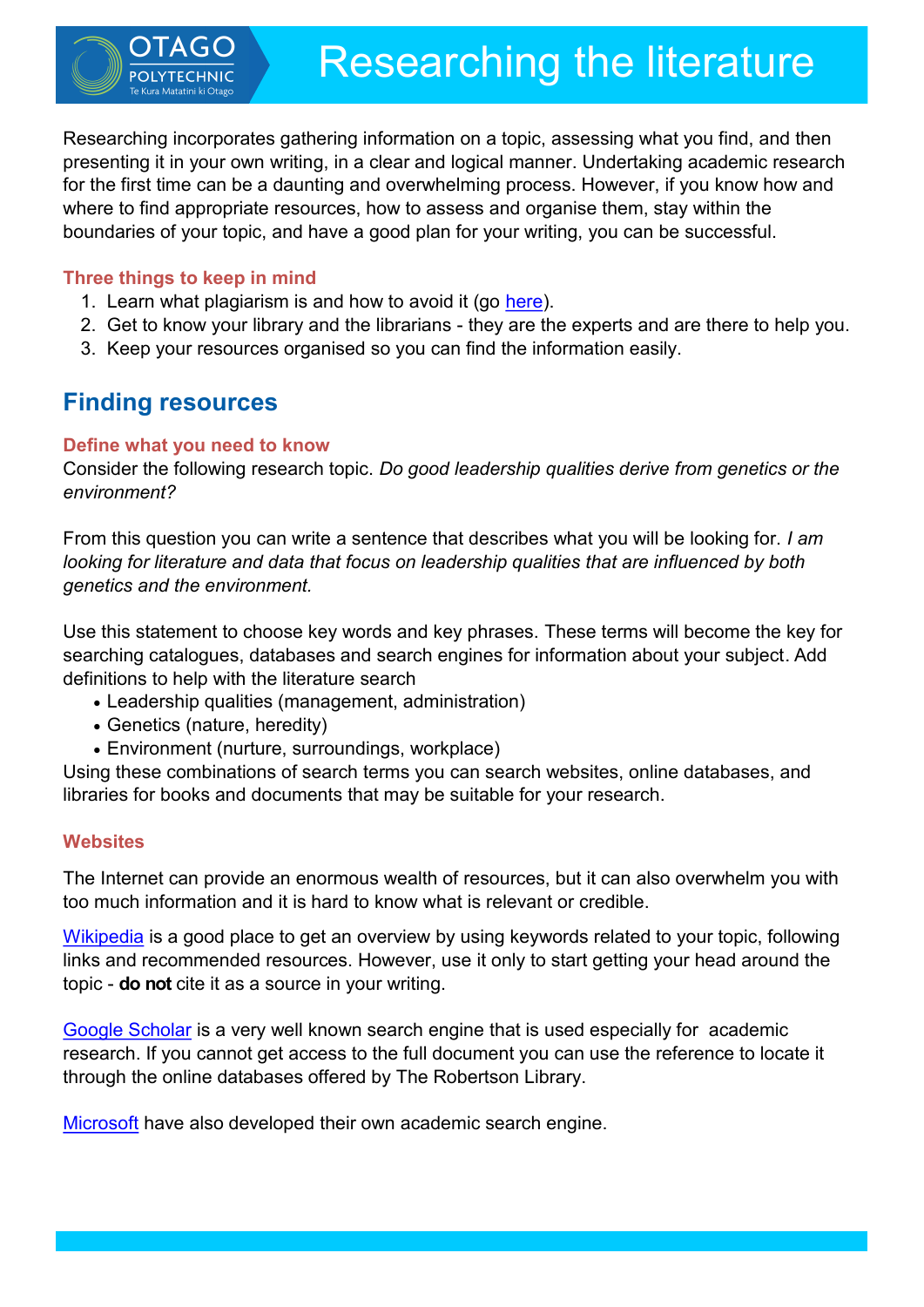

#### **Databases**

The Robertson Library has electronic databases that you can search online. These databases hold lists of articles, reviews, and scientific results published in academic journals worldwide. Once you find a document you can usually download it immediately or have the library order it for you. These databases are usually grouped in subject areas.

#### **Libraries**

Libraries have changed a lot over the last few years, being able to take advantage of all the latest technologies. The Robertson Library should be the first place you visit if you need help with your research. The librarians are extensively trained in research skills, extremely knowledgeable (and friendly), and will be able to suggest places to search, and search terms that you have not thought about.

### **Searching websites and databases**

To be efficient when searching for online resources it is important to know some basic search functions and how Boolean operators work.

### Use key words

List key words that define your topic – these will become your main search terms. Be as specific as possible*.* 

### Use quotation marks for exact phrases

*"leadership qualities"* will result in web pages where that exact phrase appears. There will be fewer sites than if you just typed in the two words - *leadership qualities*.

#### Boolean searching.

Use **+** (and) and **–** (not) to narrow your search.

(Use **+** or **AND** to include all words or phrases)

"leadership qualities" +business or "leadership qualities" AND business

Note - Google uses AND as a default Boolean operator between every word unless they are within quotation marks.

(Use **–** or **NOT** to exclude words you do not want)

"leadership qualities" –boss or "leadership qualities" NOT boss

Important – do not use a space between the **+** and **–** signs and the search term

e.g. -*boss* not *- boss*

**OR** allows you to search for more than one term. **OR** requires at least one of the terms joined by it to appear somewhere in the document, in any order.

leadership OR management OR governance +business

The more words you enter connected by **OR**, the more documents you get. The **OR** operator is generally used to join words or phrases that have a similar meaning or concept.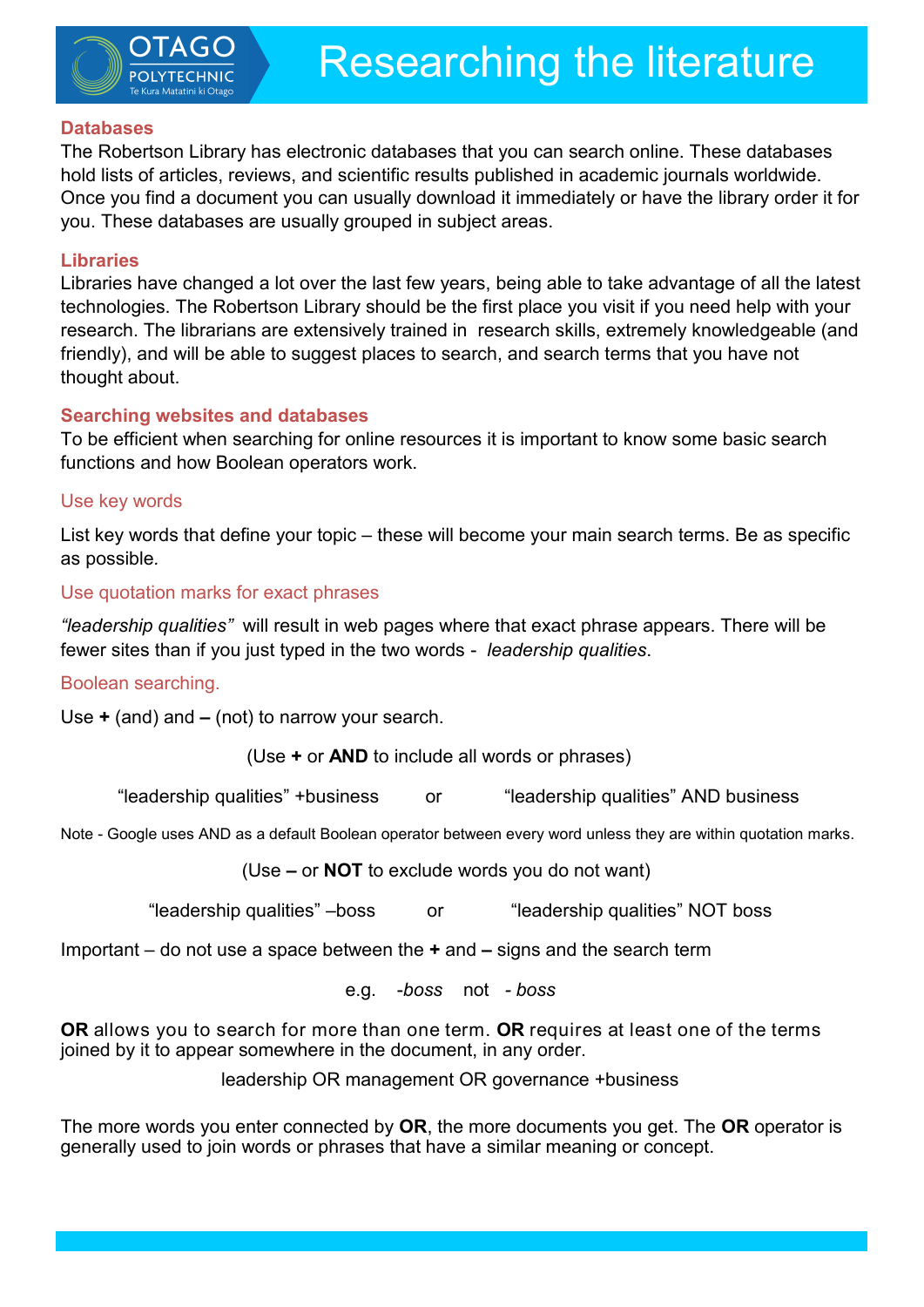Most search engines and databases have an advanced search button that can be used to refine your search by date, country, type of document, language, etc.

|                     | <b>Basic Search   Advanced Search</b>                                                                                                                                                                                 |                                                                                                                                                                                                                                        |                                                                                            | <b>Basic Search   Advanced Search</b>   |
|---------------------|-----------------------------------------------------------------------------------------------------------------------------------------------------------------------------------------------------------------------|----------------------------------------------------------------------------------------------------------------------------------------------------------------------------------------------------------------------------------------|--------------------------------------------------------------------------------------------|-----------------------------------------|
| <b>Basic Search</b> | <b>X</b> Search Clear<br>Words/Phrases: "leadership qualities"<br>Use Boolean Operators and or not near - use * to truncate words<br>In Database: V Business & Industry V Business & Management Practices V TableBase | <b>Advanced Search</b><br>Search Clear<br>Words/Phrases: "leadership qualities"<br>Use Boolean Operators and or not near - use * to truncate words<br>In Database: Ø Business & Industry Ø Business & Management Practices Ø TableBase |                                                                                            |                                         |
|                     |                                                                                                                                                                                                                       | Use CTRL to multi-select<br><b>Words in Title:</b><br>Dated from:<br>to                                                                                                                                                                |                                                                                            | (mm/dd/yyyy)                            |
|                     |                                                                                                                                                                                                                       | Company:<br><b>Concept Term:</b>                                                                                                                                                                                                       | Absentecism<br>Accidents<br><b>Accounting Standards</b>                                    | $\bigcap$ And<br>$\odot$ Or             |
|                     |                                                                                                                                                                                                                       | Industry:                                                                                                                                                                                                                              | <b>Any</b><br><b>Advertising Agencies</b><br>$\sim$<br>Aerospace & Defense<br>Ag Chemicals | And<br>$\circ$ or                       |
| <b>More</b>         | For great database searching                                                                                                                                                                                          | <b>Document Type:</b>                                                                                                                                                                                                                  | Bibliography<br><b>Business Newspaper</b><br>Case Study                                    | And<br>$\circ$ Or<br>Must contain table |
|                     |                                                                                                                                                                                                                       | SIC/Product:                                                                                                                                                                                                                           |                                                                                            | <b>Browse SIC</b>                       |
|                     | tips go HERE                                                                                                                                                                                                          | <b>Geo Region:</b>                                                                                                                                                                                                                     | Any<br>Afghanistan<br>Africa<br>Alabama                                                    | And<br>$\circ$ Or<br>$\frac{1}{2}$ USA  |
|                     |                                                                                                                                                                                                                       | From a specific source:                                                                                                                                                                                                                | <b>Any Source</b>                                                                          | <b>Browse Sources</b>                   |

## **Using CTRL+F**

If you have found a webpage or document that may be useful you can search within it for your key words or phrases. With the page or document open press CTRL+F to open the FIND box. Enter the word or phrase and press ENTER. Follow your instincts from here as different programs provide different options.

## **Using bibliographies**

When you find an article or book that matches your own topic examine the bibliography or reference list at the end. The author's references are a goldmine of sources for your own research.

# **Assessing resources**

Unfortunately, not everything you find will be appropriate to use as it may not possess academic credibility, may not be completely unbiased, nor stay within the boundaries of your topic. Being able to evaluate sources is an important skill to develop. Choosing good sources means paying attention to who wrote the information, and why and when it was written.

## **Evaluating books and journal articles.**

Ask yourself the following questions when evaluating books and journal articles.

- 1. Does the content specifically address the topic of my research?
- 2. Is the author reputable? e.g. university based or from a research institution?
- 3. Does the reference list or bibliography appear comprehensive in its coverage?
- 4. Is the information presented still valid and applicable today?
- 5. Is the content of the source fact, opinion, or propaganda?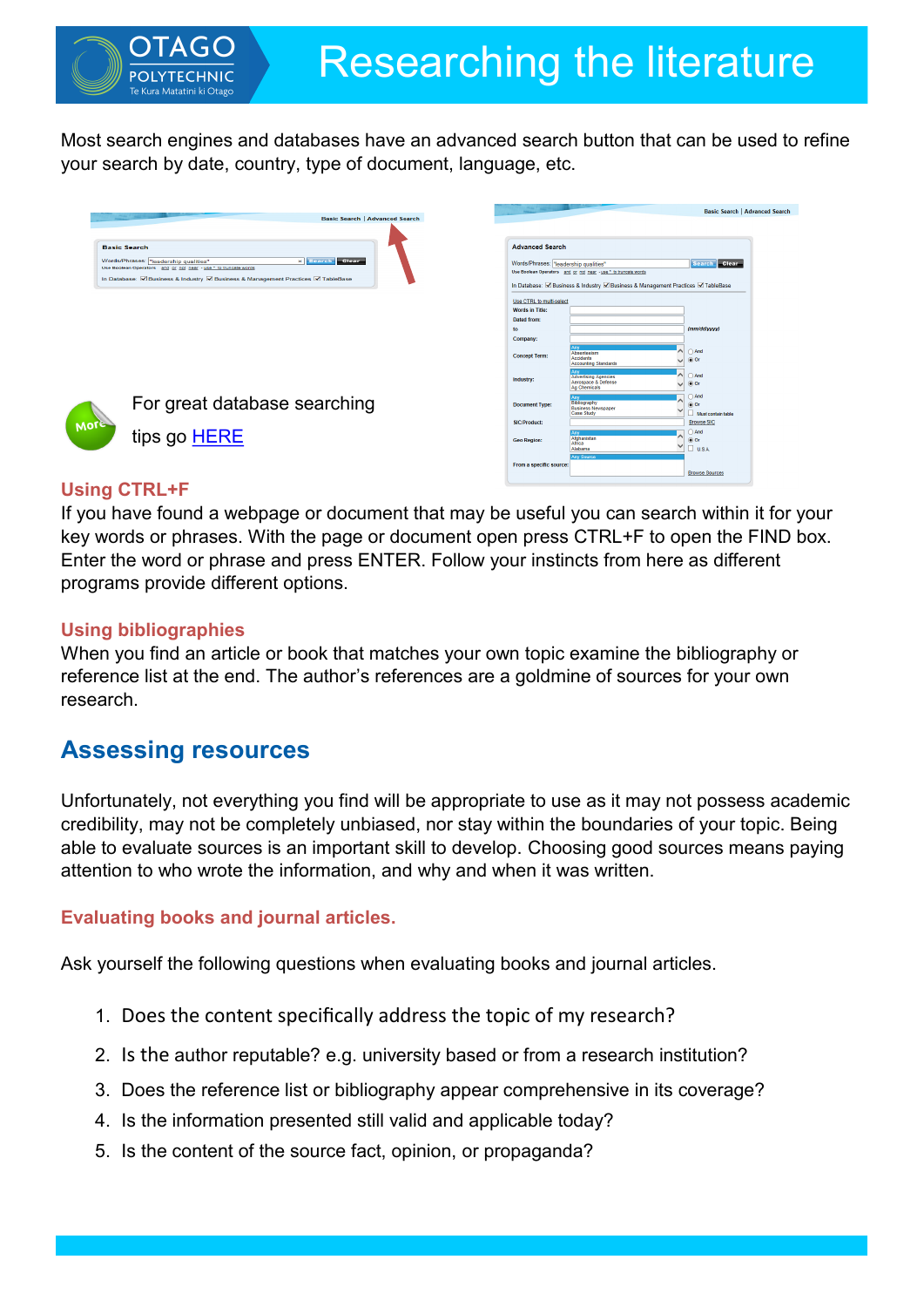## **Evaluating web sites**

Ask yourself the following questions when evaluating information from a web site.

- 1. How did you find the page? Was it from a general search or from a site like Google Scholar? Was it a link from a reputable site, or cited in a scholarly or credible source?
- 2. What is the site's domain? If the source is from an .edu website it is from a school and should be credible. If it has a .com address the site is from a company and may be more interested in selling you something. What is the authority of the page? Is the author's name visible? Is the author connected to an organization or institution? Does the author list his or her qualifications?
- 3. Is the information accurate and objective? Are sources of facts or statistics cited? Is there a reason the site is presenting a particular point of view on a topic?
- 4. Is the page current? When was the page created? Are dates included for the last update of the page?



For more information on evaluating web sites go [HERE](http://www.otago.ac.nz/library/robertson/pdf/How_to_Evaluate_Websites.pdf)

# **Organising resources**

It is very important that you have a system for organising the many references that you find while researching. It is annoying when you want to include a quote or idea in your writing and you cannot remember where you read it. Using a pen and paper system has been around a long time and may still work for you. However, there are many good computer programs that are wonderful for organising everything you find.

## **Using pen and paper**

There are two main methods using pen and paper.

1. Creating index cards filed under a system of your choosing - by author, topic, key word, etc.